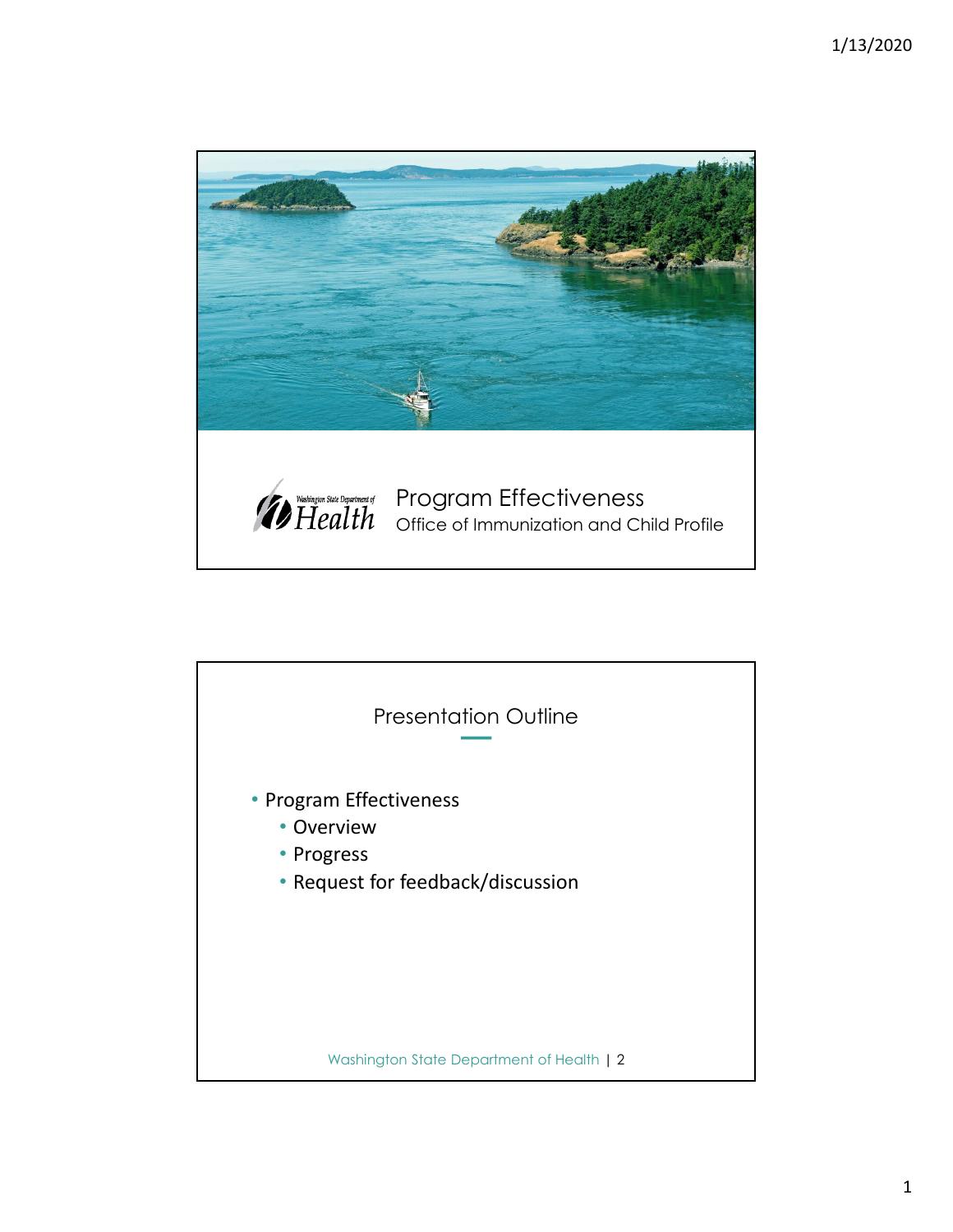

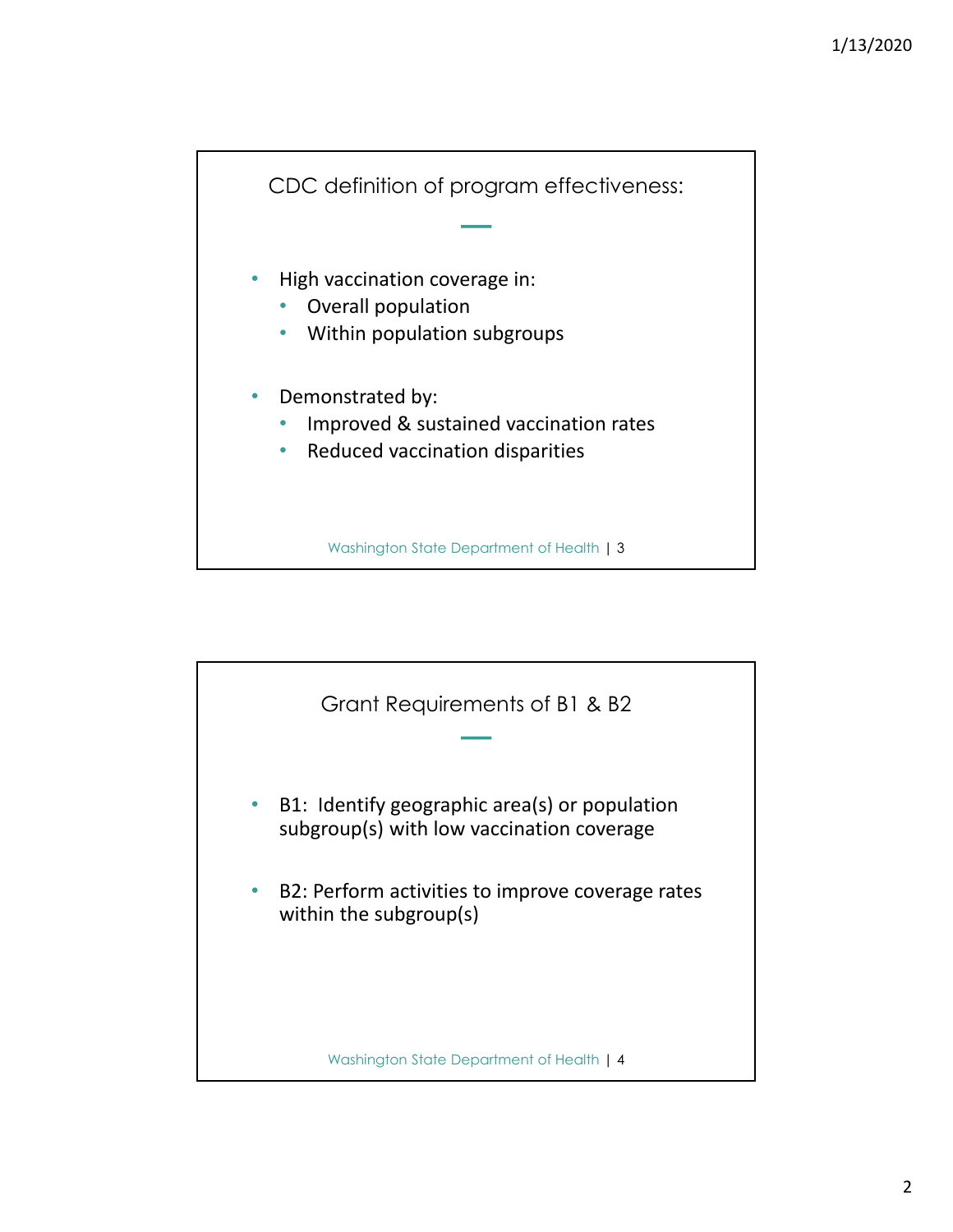

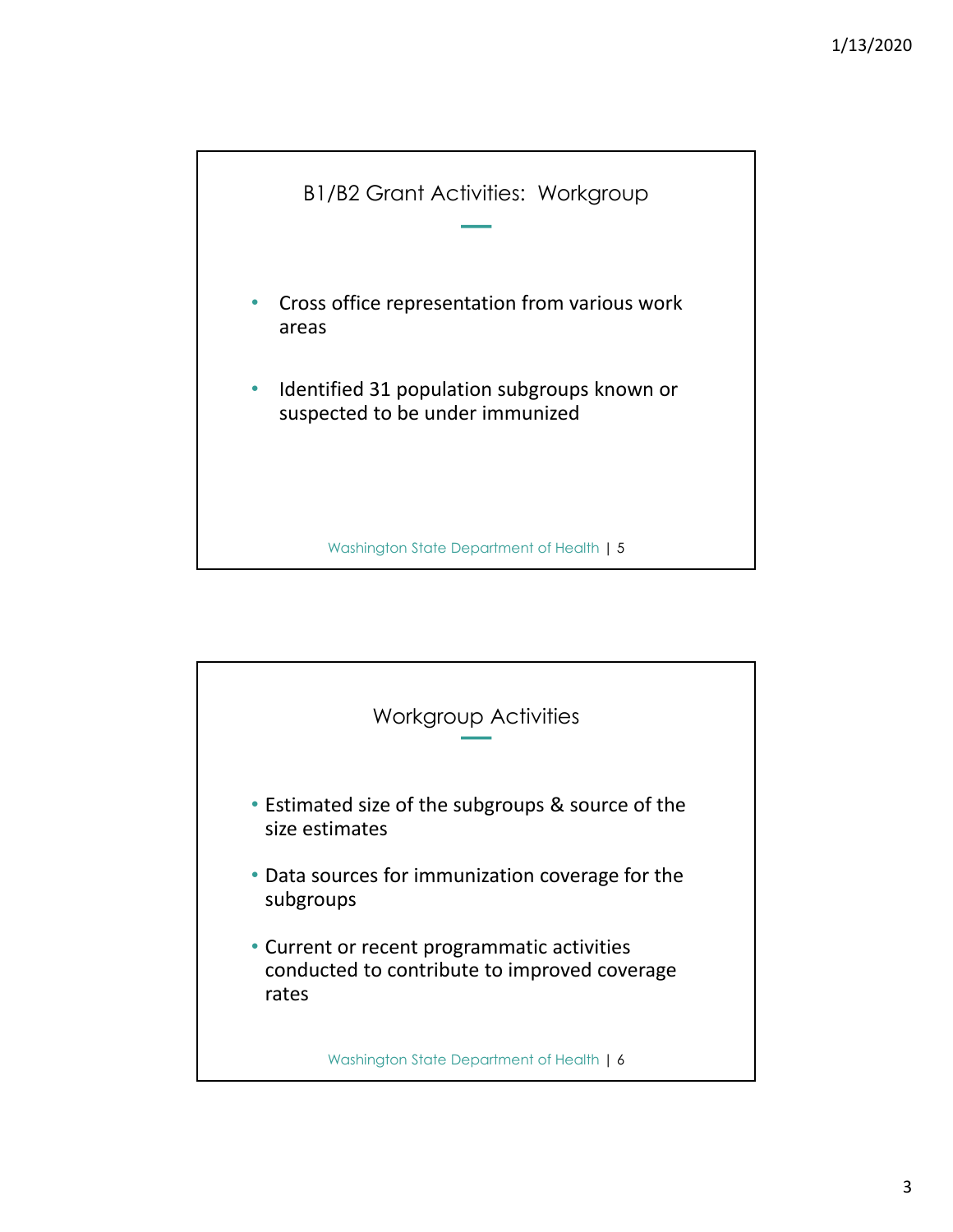

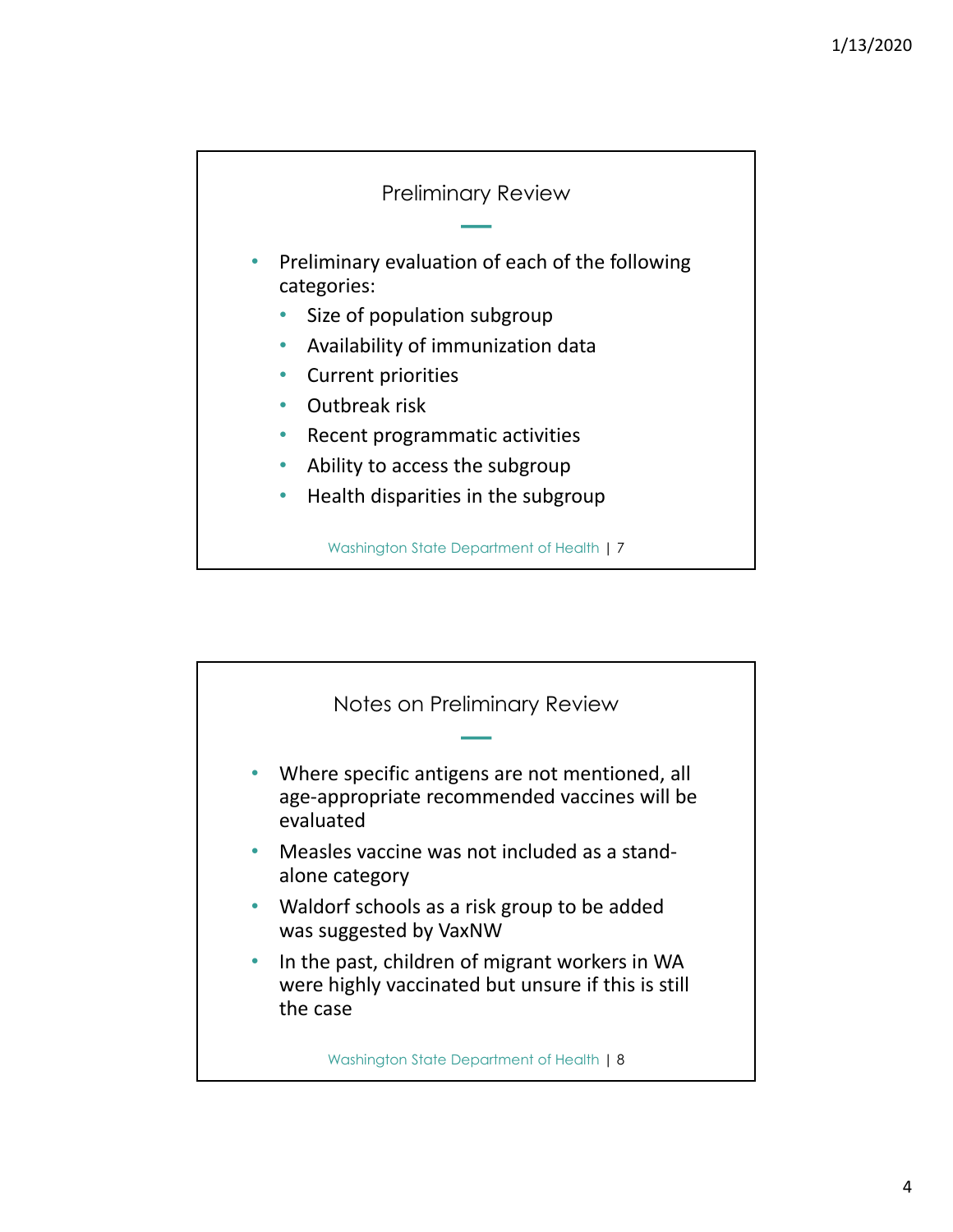## Preliminary Subgroup Review

- High Out Of Compliance (OOC) schools
- Children 6 months‐19 years *influenza*
- WIC clients
- Uninsured and under‐insured children
- American Indians and Native Alaskans in WA
- People using drugs
- Ukrainian speaking population
- People experiencing homelessness ‐ *HepB, HepA & influenza*
- Russian speaking population
- Men who have sex with men (MSM) ‐ *HepA, HepB & HPV*

Washington State Department of Health | 9

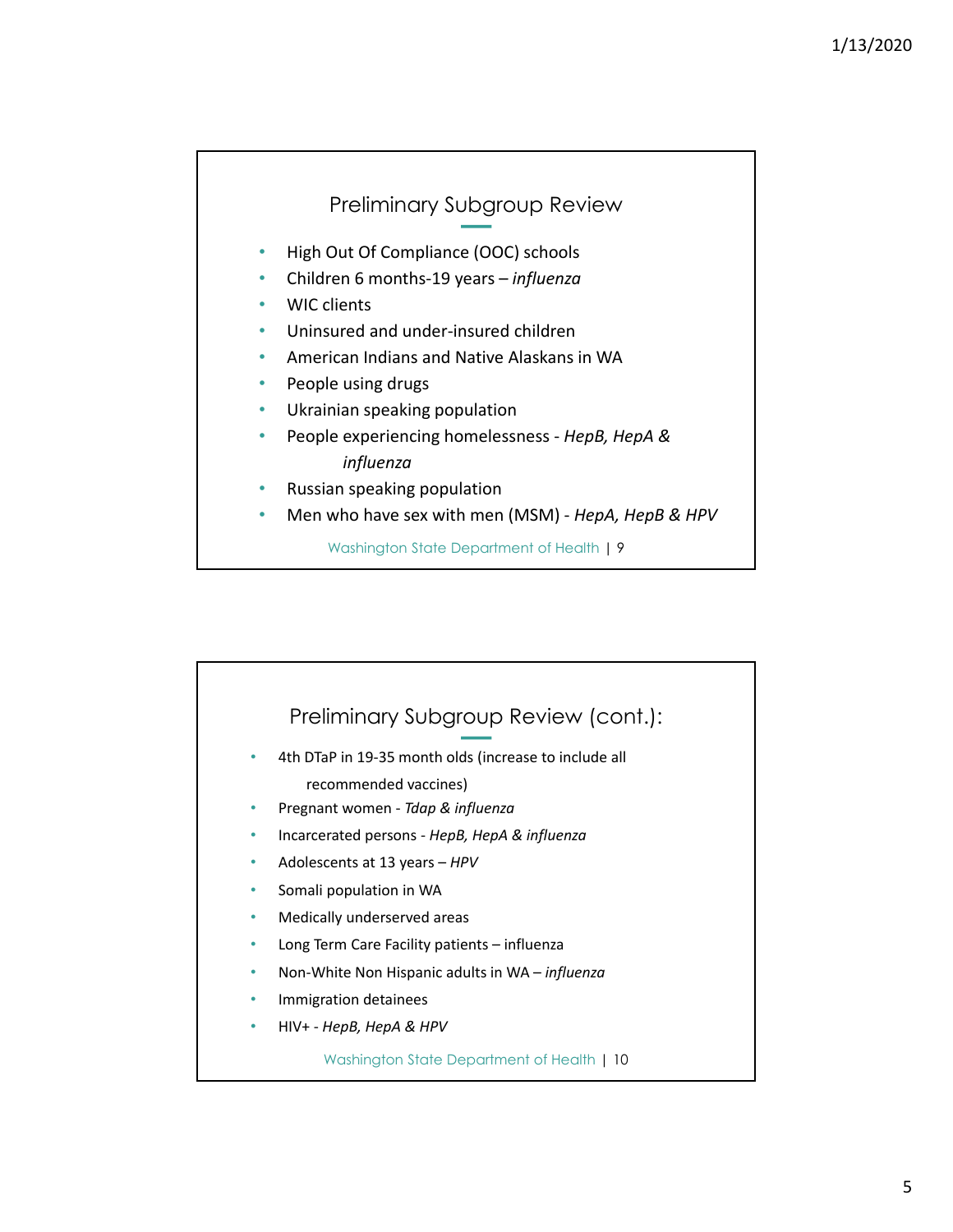## Preliminary Subgroup Review (cont.):

- Foster children
- Smokers *influenza*
- Healthcare professionals ‐*Tdap & Influenza*
- Diabetics‐ *influenza*
- Long Term Care Facility staff ‐ *HepB & influenza*
- Juveniles in detention
- School staff ‐ *influenza and MMR*
- Childcare workers ‐ *Tdap, MMR, influenza*
- First responders ‐ *Tdap, HepB & influenza*
- Asthmatics ‐ *PCV13, PPSV23 & influenza*
- Jewish Orthodox

## Subgroups with Current Immunization Data Sources

| <b>At-Risk Subgroup</b>                                                        | <b>Source of Immunization Data</b> |
|--------------------------------------------------------------------------------|------------------------------------|
| Children 6 months-19 years. - influenza                                        | <b>WAIIS</b>                       |
| High OOC Schools                                                               | School Reports                     |
| 4th DTaP in 19-35 month olds (increase to<br>include all recommended vaccines) | <b>WAIIS</b>                       |
| Ukrainian Speaking Population                                                  | Linked WA birth files/WAIIS        |
| Somali population in WA                                                        | Linked WA birth files/WAIIS        |
| <b>Russian Speaking Population</b>                                             | Linked WA birth files/WAIIS        |
| Adolescents at 13 years - HPV                                                  | <b>WAIIS</b>                       |
| Pregnant women - Tdap & influenza                                              | Linked WA birth files/WAIIS        |

Washington State Department of Health | 12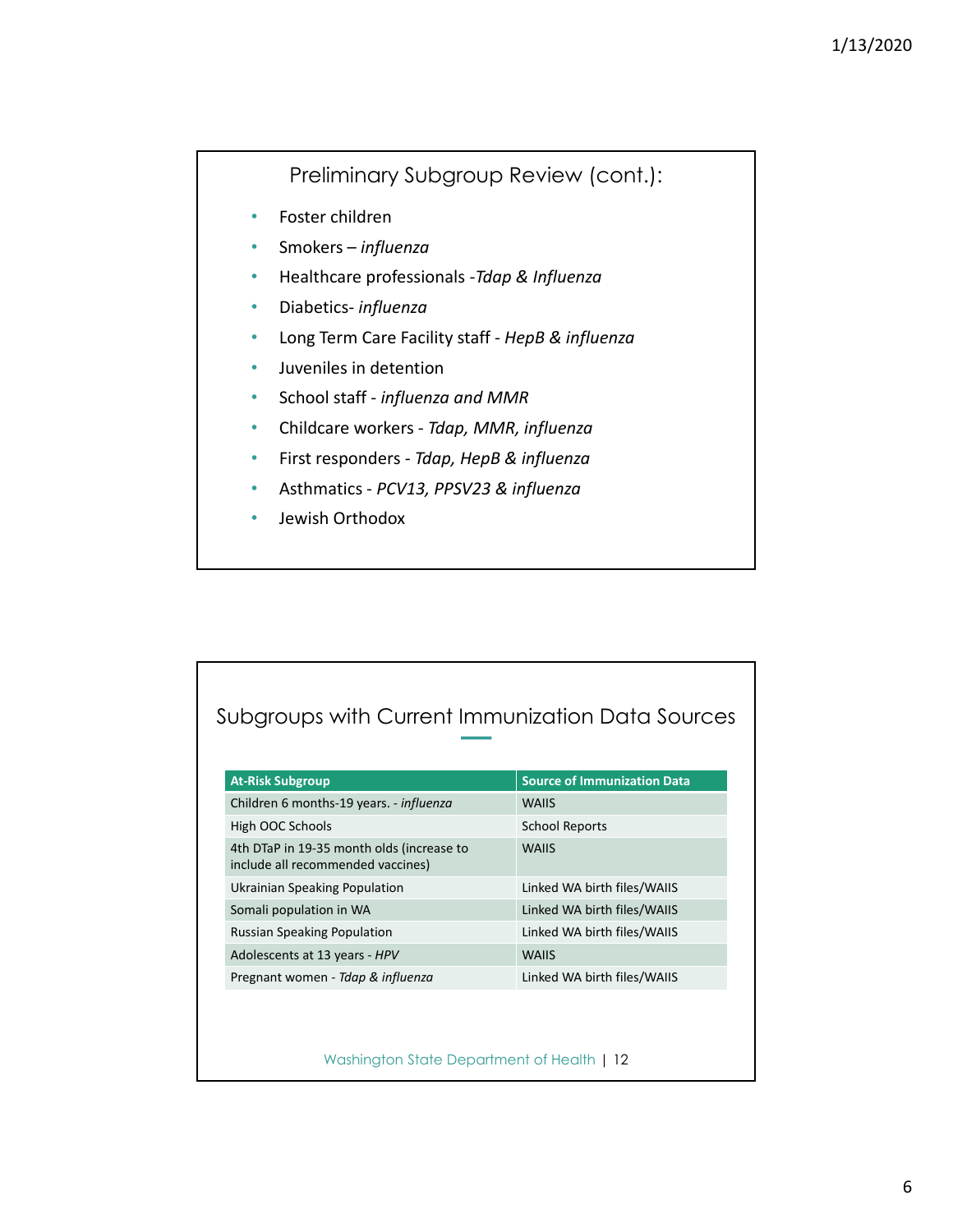## Subgroups with Proposed Immunization Data Sources

| <b>WIC Clients</b>                                                                           | Linked WIC/IIS data<br><b>WAIIS</b> |
|----------------------------------------------------------------------------------------------|-------------------------------------|
| Non-White Non Hispanic adults in WA -<br>influenza<br>Medically underserved areas - All age- |                                     |
|                                                                                              |                                     |
| appropriate vaccines (including influenza)                                                   | Sub-county WAIIS data               |
| HIV+ persons in Washington - HepB, HepA &                                                    | HIV surveillance and MMP            |
| <b>HPV</b>                                                                                   |                                     |

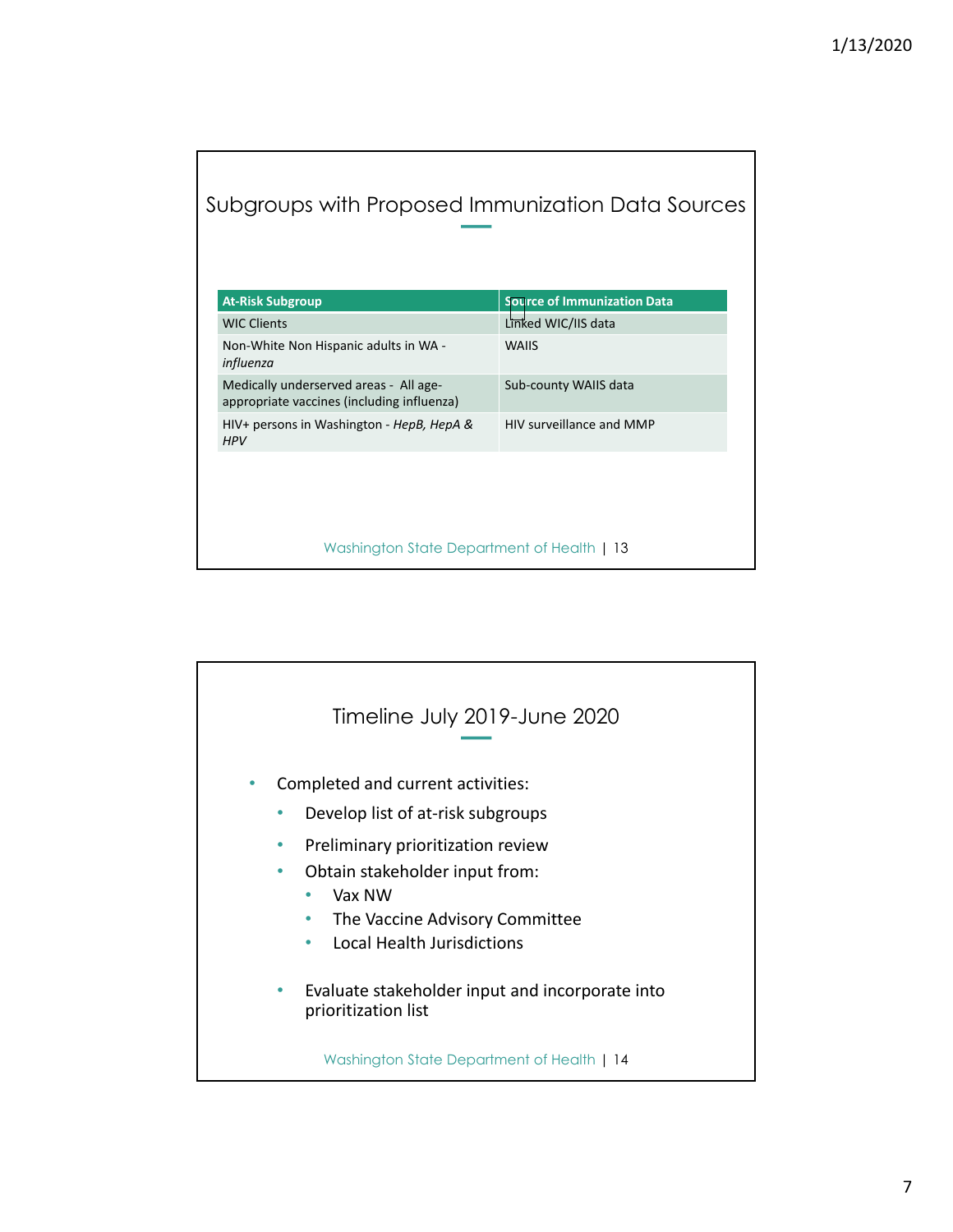

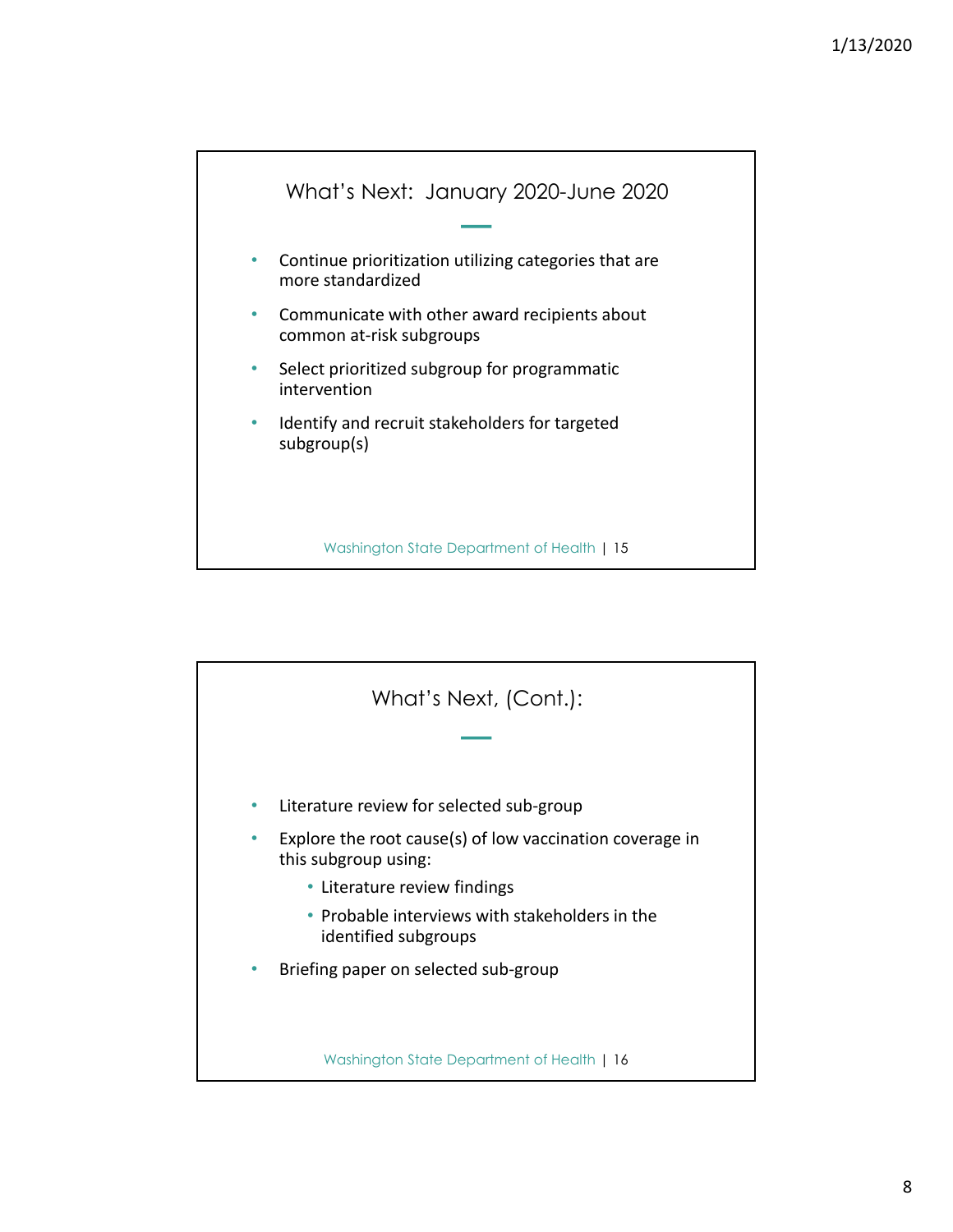

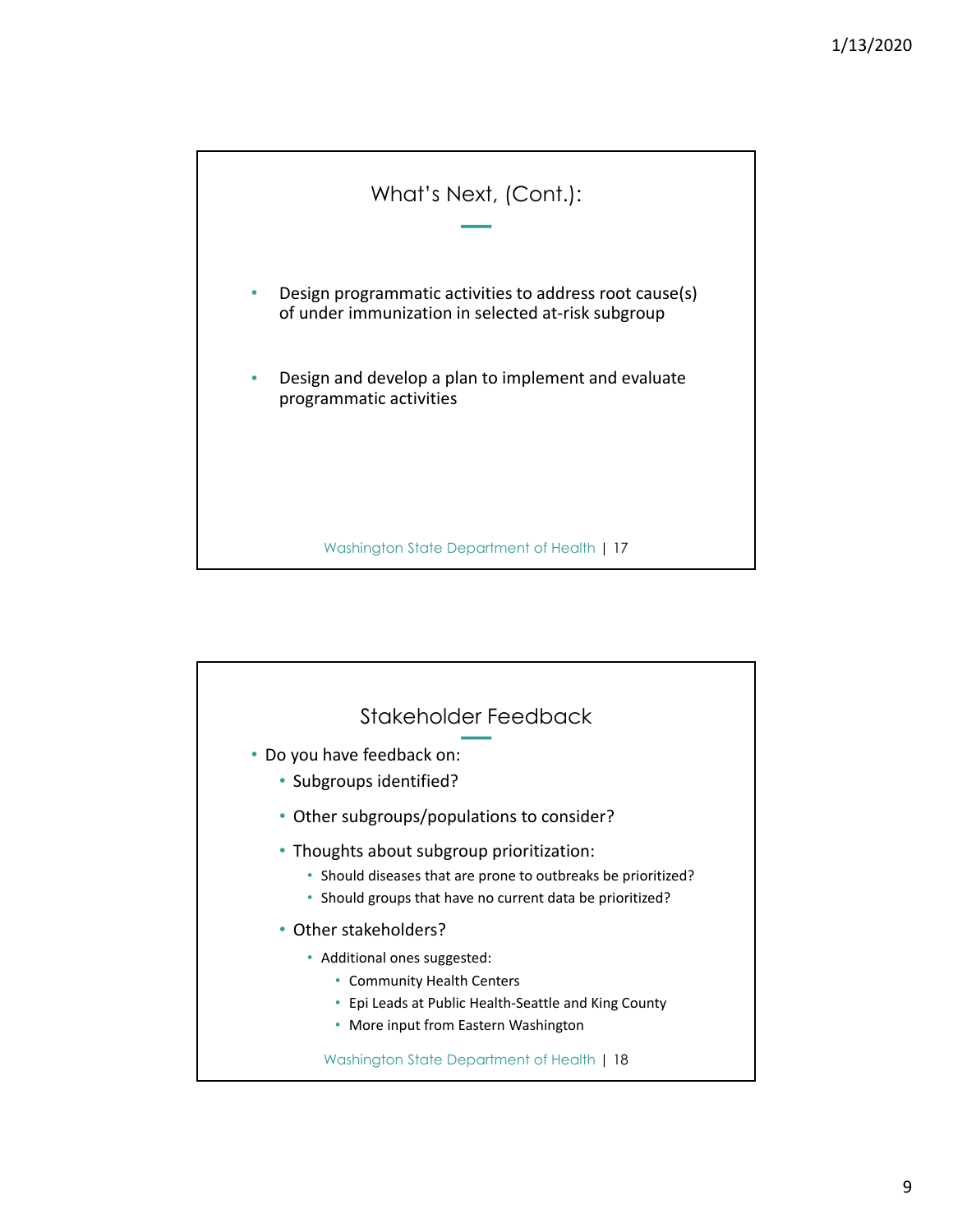